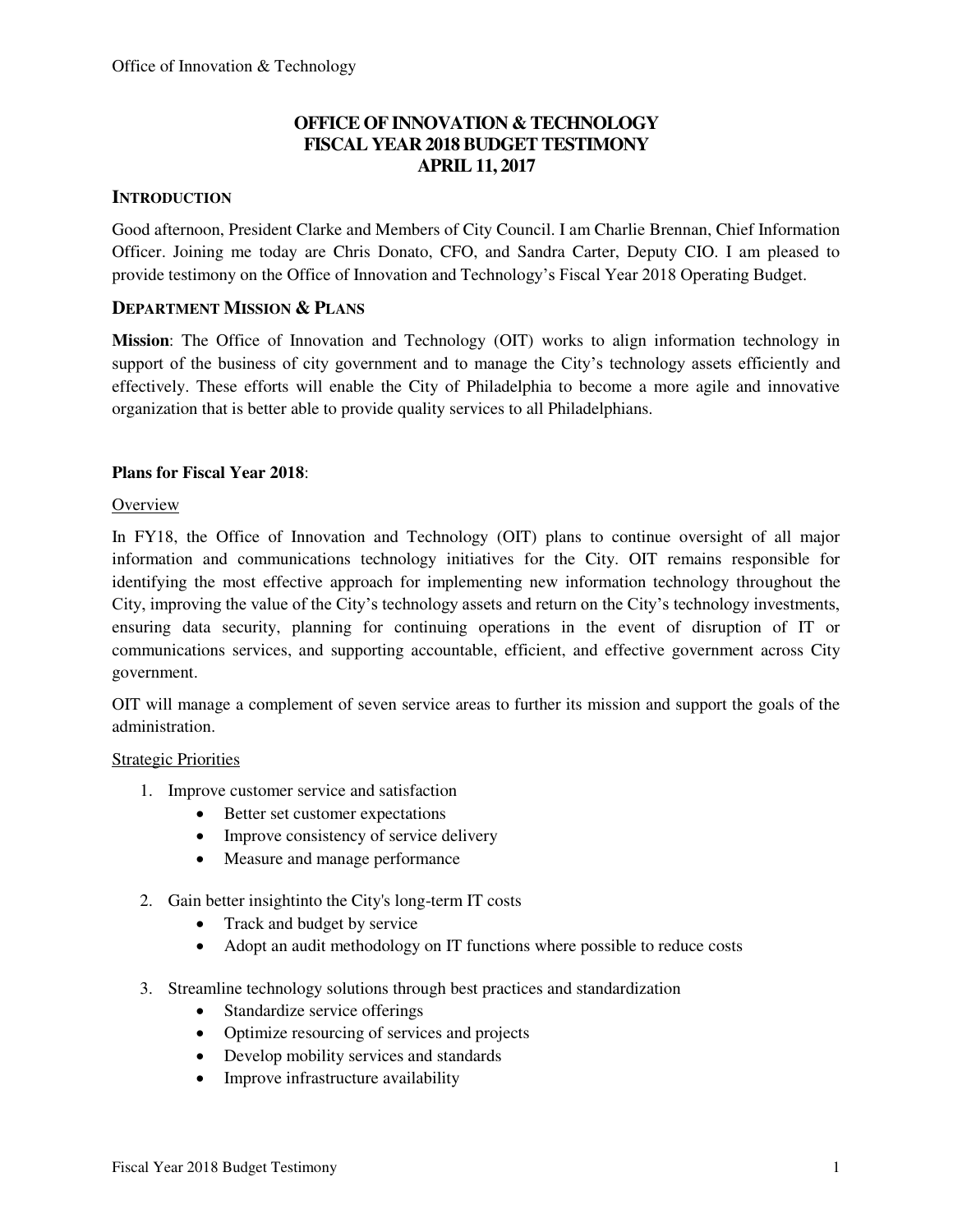- 4. Provide an innovation infrastructure to solve challenges in new ways
	- Facilitate and lead digital literacy programs
	- Support Smart Cities Initiatives
- 5. Cultivate a sustainable and talented workforce
	- Develop career paths and salary structures
	- Create strategic training plan (technical and professional)
	- Strengthen OIT HR
- 6. Formalize Organizational Maturity
	- Reinforce and improve IT processes
	- Prioritize and operationalize Gartner IT Score recommendations
	- Strengthen performance management to ensure continuous improvement
- 7. Elevate IT Governance throughout the City
	- Continue to develop and enforce enterprise architect standards
	- Risk and Compliance
	- Set city-wide standards for project prioritization and initiation

#### Major Service Categories

**Automated & Digital Government –** Services which automate and simplify business processes and workflow, and provide easy-to-use business intelligence tools.

- Economic Development Applications
- Enterprise Application Services
- Enterprise Database, Storage, Platform and Hosting
- Financial Applications
- Human Capital Management
- Legal Applications
- Public Safety Applications
- Transportation & Utilities Applications
- Web Presence Management
- Enterprise GeoData Management and Map Services

**Business Protection –** Services that protect the continuity of the City's business operations, and the confidentiality of the city's assets, systems, data and employee privacy.

- Business Continuity
- Information Security
- Risk Management

**Collaboration & Communication –** Services which enable staff and consultants to share information and work together in an effective, efficient manner on tasks, projects, and initiatives.

- Dispatch
- Email
- Enterprise Voice
- Instant Messaging
- Media & Events
- Mobile Communication Management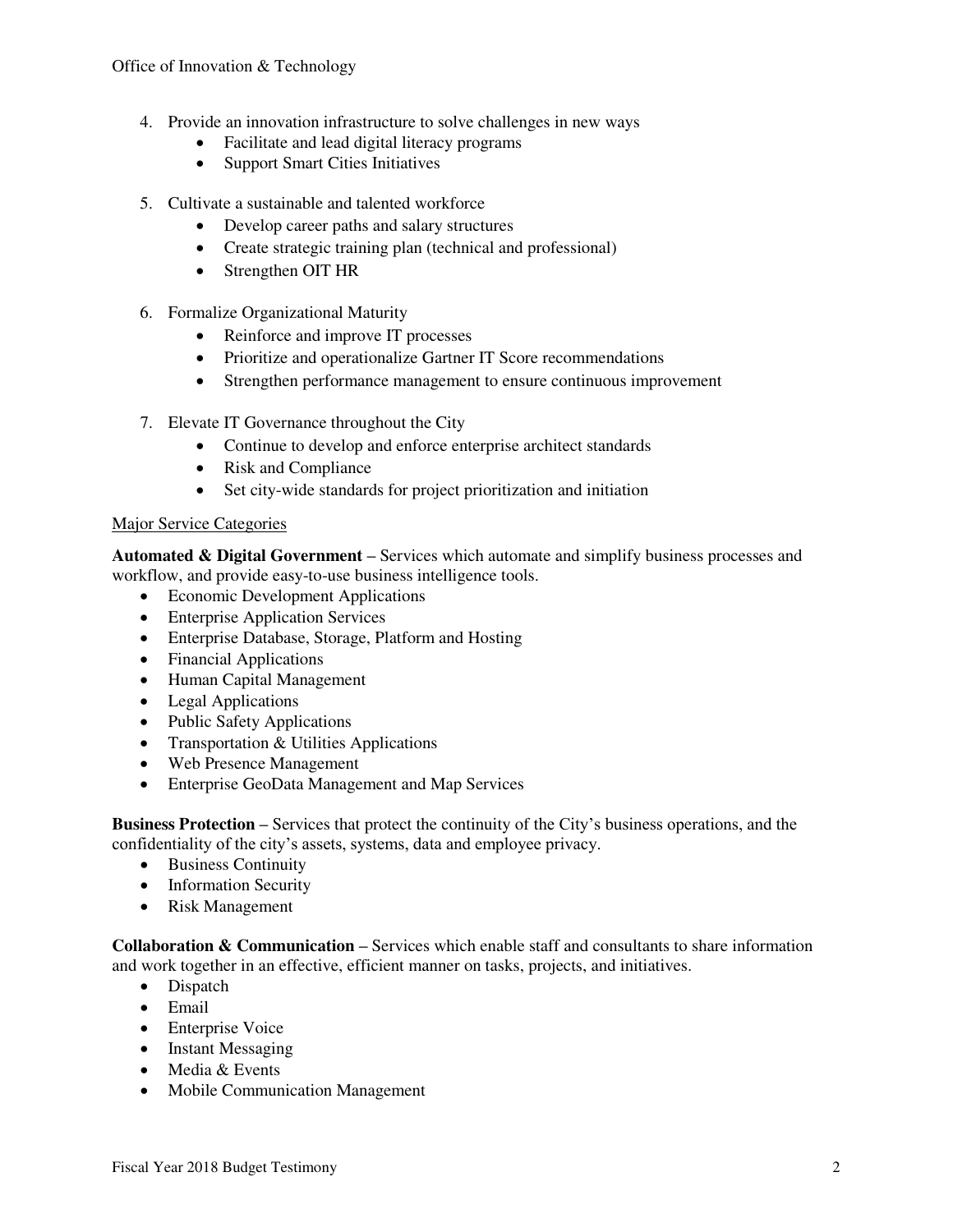- Video Conferencing
- Enterprise and Public Web Mapping

**Connectivity – Services which allow staff to access IT resources for local and remote sites and share** information with business partners.

- On-Premise Access
- Remote Access
- Wireless Access

**Innovation and Open Government –** Services which make technology and information accessible and useful to Philadelphians and their communities, and provide an innovation infrastructure to solve urban challenges in new ways.

- Digital Inclusion & Access
- GeoData Analysis and Visualizations

**Professional Services –** Professional services which focus on planning, governing and managing IT investments, people and technologies to increase alignment with the business.

- Project Management
- Technology and Strategy Planning
- Vendor and Contract Management

**Technology & User Support –** Services which support various end-user technology resources, needs and requests.

- Account Management
- Desktop Management
- File and Print Management
- Service Center
- End User Device Management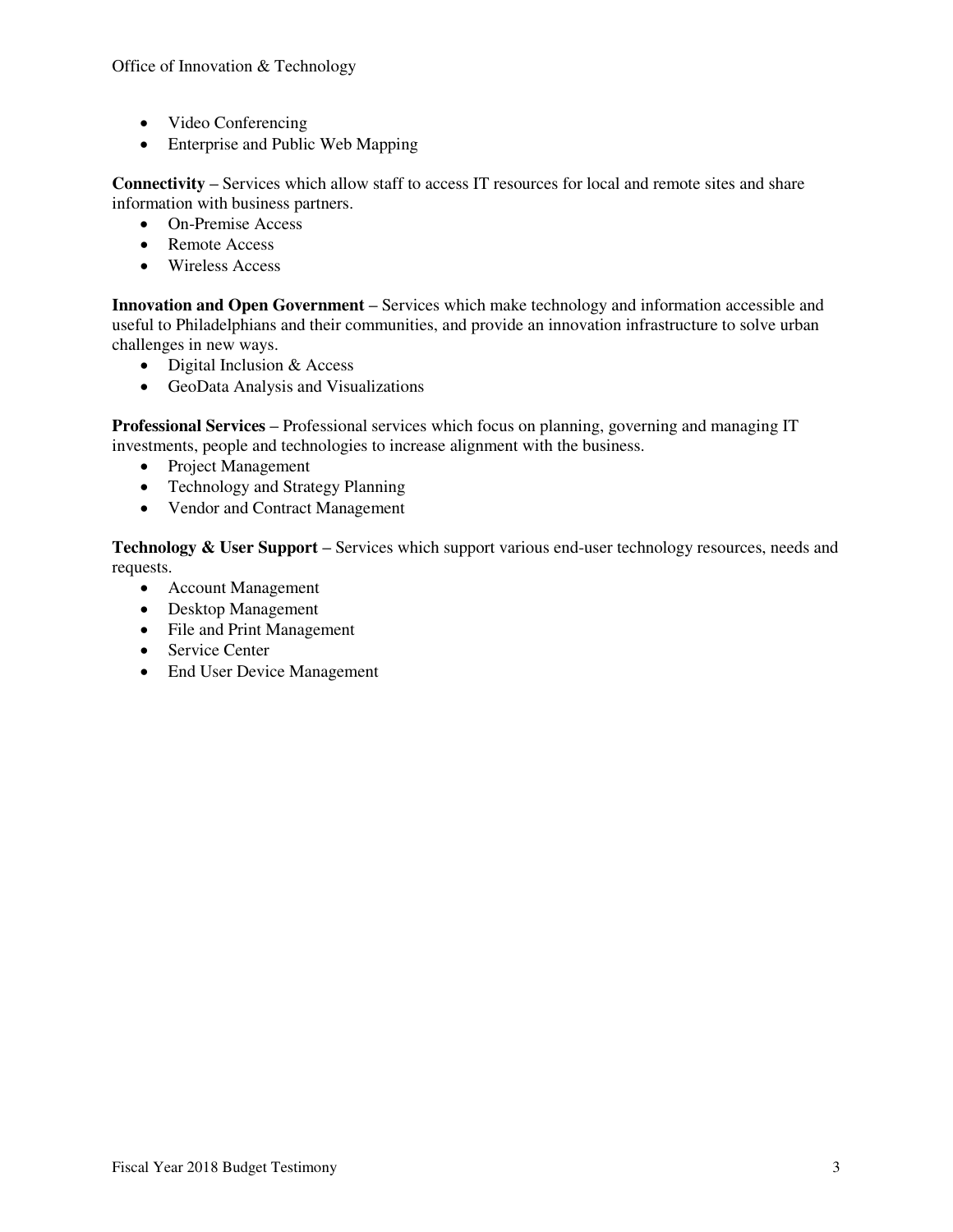## **BUDGET SUMMARY & OTHER BUDGET DRIVERS**

| <b>Staff Demographics Summary (as of December 2016)*</b> |           |           |           |           |  |  |  |  |  |  |  |  |
|----------------------------------------------------------|-----------|-----------|-----------|-----------|--|--|--|--|--|--|--|--|
|                                                          | Total     | Minority  | White     | Female    |  |  |  |  |  |  |  |  |
| Number of Full-Time Staff                                | 357       | 215       | 142       | 127       |  |  |  |  |  |  |  |  |
| Number of Civil Service-Exempt Staff                     | 215       | 120       | 95        | 78        |  |  |  |  |  |  |  |  |
| Number of Executive Staff (deputy level and<br>above)    | 8         | 2         | 6         | 3         |  |  |  |  |  |  |  |  |
| Average Salary, Full-Time Staff                          | \$66,204  | \$65,139  | \$76,769  | \$69,094  |  |  |  |  |  |  |  |  |
| Average Salary, Civil Service-Exempt Staff               | \$67,499  | \$68,022  | \$80,806  | \$72,837  |  |  |  |  |  |  |  |  |
| Average Salary, Executive Staff                          | \$136,661 | \$116.415 | \$143.415 | \$119,010 |  |  |  |  |  |  |  |  |
| Median Salary, Full-Time Staff                           | \$67,138  | \$64,437  | \$74,942  | \$67,275  |  |  |  |  |  |  |  |  |
| Median Salary, Civil Service-Exempt Staff                | \$69,500  | \$66,620  | \$77,625  | \$70,000  |  |  |  |  |  |  |  |  |
| Median Salary, Executive Staff<br>$\sim$<br>1.777        | \$142,815 | \$116,415 | \$142,830 | \$124,200 |  |  |  |  |  |  |  |  |

| <b>Employment Levels (as of December 2016)*</b> |                 |          |  |  |  |  |  |  |  |  |
|-------------------------------------------------|-----------------|----------|--|--|--|--|--|--|--|--|
|                                                 | <b>Budgeted</b> | Filled   |  |  |  |  |  |  |  |  |
| Number of Full-Time Positions                   | 372             | 357      |  |  |  |  |  |  |  |  |
| Number of Part-Time Positions                   | 24              | 22       |  |  |  |  |  |  |  |  |
| Number of Civil-Service Exempt<br>Positions     | 230             | 215      |  |  |  |  |  |  |  |  |
| Number of Executive Positions                   | 8               | 8        |  |  |  |  |  |  |  |  |
| Average Salary of All Full-Time<br>Positions    | \$68,584        | \$66,204 |  |  |  |  |  |  |  |  |
| Median Salary of All Full-Time<br>Positions     | \$70,326        | \$67,138 |  |  |  |  |  |  |  |  |

*\*These figures represent all funding sources (General, Water, Aviation, Grant).* 

|                                     | <b>General Fund Financial Summary by Class</b> |                    |                |                    |                |                  |  |  |  |  |  |  |  |  |
|-------------------------------------|------------------------------------------------|--------------------|----------------|--------------------|----------------|------------------|--|--|--|--|--|--|--|--|
|                                     | FY16 Original                                  | FY16 Actual        | FY17 Original  | FY17 Estimated     | FY18 Proposed  | Difference:      |  |  |  |  |  |  |  |  |
|                                     | Appropriations                                 | <b>Obligations</b> | Appropriations | <b>Obligations</b> | Appropriations | <b>FY18-FY17</b> |  |  |  |  |  |  |  |  |
| Class 100 - Employee Compensation   | \$19,900,681                                   | \$19,807,002       | \$20,089,718   | \$20,368,638       | \$21,399,109   | \$1,030,471      |  |  |  |  |  |  |  |  |
| Class 200 - Purchase of Services    | \$54,383,430                                   | \$39,618,139       | \$53,130,443   | \$46,879,885       | \$49,396,110   | \$2,516,225      |  |  |  |  |  |  |  |  |
| Class 300 - Materials and Supplies  | \$958,080                                      | \$959,654          | \$1,104,460    | \$1,100,146        | \$1,433,893    | \$333,747        |  |  |  |  |  |  |  |  |
| Class 400 - Equipment               | \$8,640,271                                    | \$4,538,735        | \$20,987,598   | \$21,237,802       | \$11,898,396   | $(\$9,339,406)$  |  |  |  |  |  |  |  |  |
| Class 500 - Contributions           | \$0                                            | \$3,242,043        | \$0            | \$0                | \$0            | \$0              |  |  |  |  |  |  |  |  |
| Class 700 - Debt Service            | \$0                                            | \$0                | \$0            | \$0                | \$0            | \$0              |  |  |  |  |  |  |  |  |
| Class 800 - Payment to Other Funds  | \$0                                            | \$0                | \$0            | \$0                | \$0            | \$0              |  |  |  |  |  |  |  |  |
| Class 900 - Advances/Misc. Payments | \$0                                            | \$0                | \$0            | \$0                | \$0            | \$0              |  |  |  |  |  |  |  |  |
|                                     | \$83,882,462                                   | \$68,165,573       | \$95,312,219   | \$89,586,471       | \$84,127,508   | $(\$5,458,963)$  |  |  |  |  |  |  |  |  |

#### **Professional Services Contracts Summary**

|                           | <b>FY12</b>  | <b>FY13</b>  | <b>FY14</b>  | <b>FY15</b>  | <b>FY16</b>  | FY17 YTD<br>(Q1 & Q2) |
|---------------------------|--------------|--------------|--------------|--------------|--------------|-----------------------|
| Total amount of contracts | \$17,927,562 | \$16,988,604 | \$34,655,040 | \$19,015,288 | \$26,858,936 | \$7,688,989           |
| Total amount to M/W/DSBE  | \$3,460,531  | \$2,437,542  | \$6,988,347  | \$4,732,056  | \$7,051,856  | \$1,525,938           |
| Participation Rate        | 19%          | $4\%$        | 20%          | 25%          | 26%          | 20%                   |

| <b>M/W/DSBE Contract Participation Goal</b> |             |             |             |  |  |  |  |  |  |  |  |
|---------------------------------------------|-------------|-------------|-------------|--|--|--|--|--|--|--|--|
|                                             | <b>FY16</b> | <b>FY17</b> | <b>FY18</b> |  |  |  |  |  |  |  |  |
| M/W/DSBE Contract Participation Goal        | 25%         | 25%         | 25%         |  |  |  |  |  |  |  |  |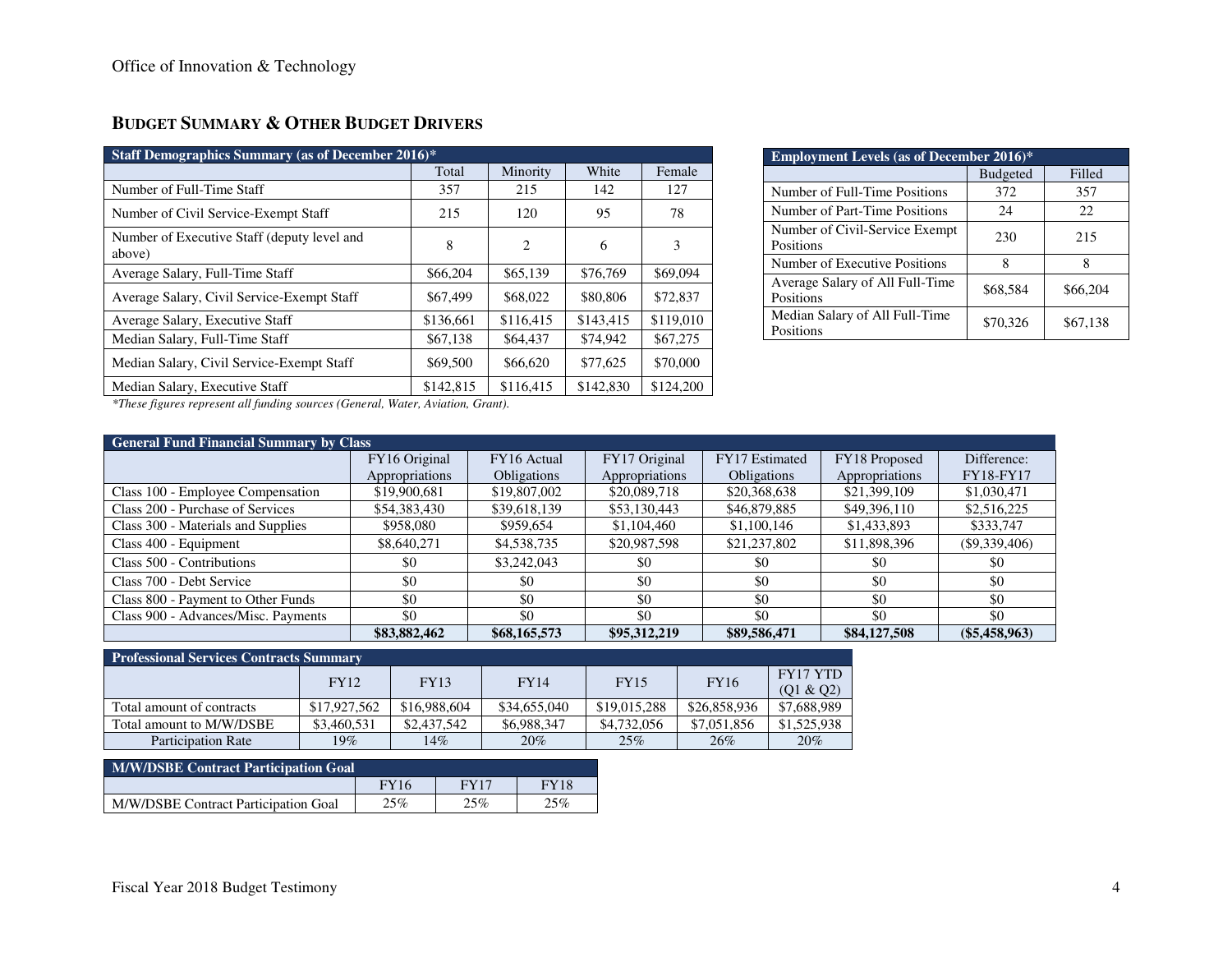## **PROPOSED BUDGET OVERVIEW**

#### **Proposed Funding Request**:

The proposed Fiscal Year 2018 General Fund budget totals \$84,127,508, a decrease of \$5,458,963 over Fiscal Year 2017 estimated obligation levels. This net decrease is primarily due to a reduction of 911 related equipment from prior years.

The proposed budget includes:

- \$21,399,109 in Class 100, a \$1,030,471 increase over FY17. This funding will compensate OIT's employees performing various tasks which promote OIT's major objectives which are to: implement, manage and service information technology infrastructure that enables efficient and cost effective application solutions for City departments and improve efficiency and value of City information technology initiatives by providing best practices through ongoing oversight, support activities project management oversight and strategic planning.
- $\bullet$  \$49,396,110 in Class 200, a \$2,516,225 increase over FY17. This funding will support ongoing capital projects in addition to supporting planning efforts on new capital projects. Class 200 funding develops and improves the delivery of City IT services and information. It provides ongoing centralized services and support for the IT infrastructure, data center, help desk, IT network (internet/intranet/WAN and PC desktop), cable TV, telecommunications, system software and maintenance, software development framework (best practices guidelines), and IT training. This funding will also maintain the City's Emergency 911 System.
- \$1,433,893 in Class 300, a \$333,747 increase over FY17.This funding will provide the Office of Innovation and Technology with the materials and supplies needed to efficiently function and maintain many of the department's objectives and ongoing daily operations, including those related to IT Infrastructure, Unified Communications and the 911 system.
- \$11,898,396 in Class 400, a \$9,339,406 decrease over FY17.This funding will provide major equipment and hardware to support many of the technical systems currently utilized such as Unified Communications and the Emergency 911 System. This funding also provides a replacement of outdated personal computers, printers, laptops, equipment and hardware related to ongoing maintenance associated with telecommunications and infrastructure throughout the City.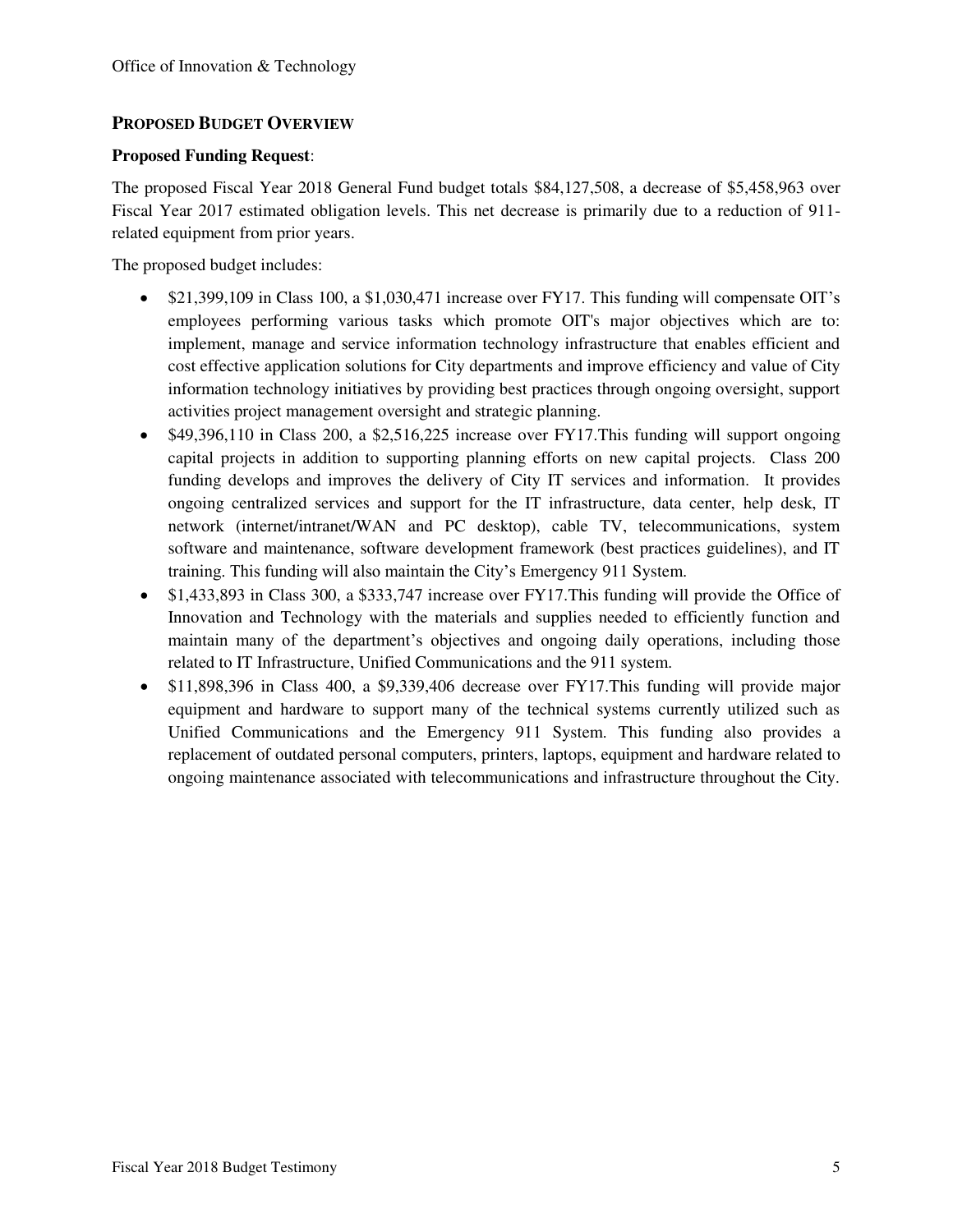## **STAFFING LEVELS**

The department is requesting 402 General, Water, Aviation and Grant Funded budgeted positions for FY18, of which 296 are General Fund positions, an increase of \$1,030,471 over FY17. The increase is primarily attributed to citywide DC33 and exempt salary raises, and the addition of 911 staffing to support 911-related projects and initiatives.

### **NEW HIRES**

| New Hires                       |                                 |         |              |                |           |          |          |          |           |
|---------------------------------|---------------------------------|---------|--------------|----------------|-----------|----------|----------|----------|-----------|
|                                 | Total<br>Number of<br>New Hires | English | Gujarati     | Hindi          | Malayalam | Arabic   | Spanish  | Mandarin | Cantonese |
| Black or<br>African<br>American | 3                               | 3       | $\mathbf{0}$ | $\theta$       | $\theta$  |          | $\theta$ | $\theta$ | $\Omega$  |
| Asian                           | 5                               | 5       |              | 2              |           | $\theta$ | $\theta$ |          |           |
| Hispanic<br>or Latino           | $\overline{2}$                  | 2       | $\mathbf{0}$ | $\theta$       | $\theta$  | $\theta$ | 1        | $\theta$ | $\Omega$  |
| White                           | 8                               | 8       | $\mathbf{0}$ | $\Omega$       | $\Omega$  | $\Omega$ | $\Omega$ | $\Omega$ | $\Omega$  |
| Other                           |                                 |         | $\mathbf{0}$ | $\Omega$       | $\theta$  | $\theta$ | $\Omega$ | $\Omega$ | $\theta$  |
| Total                           | 18                              | 18      |              | $\overline{2}$ |           |          |          |          |           |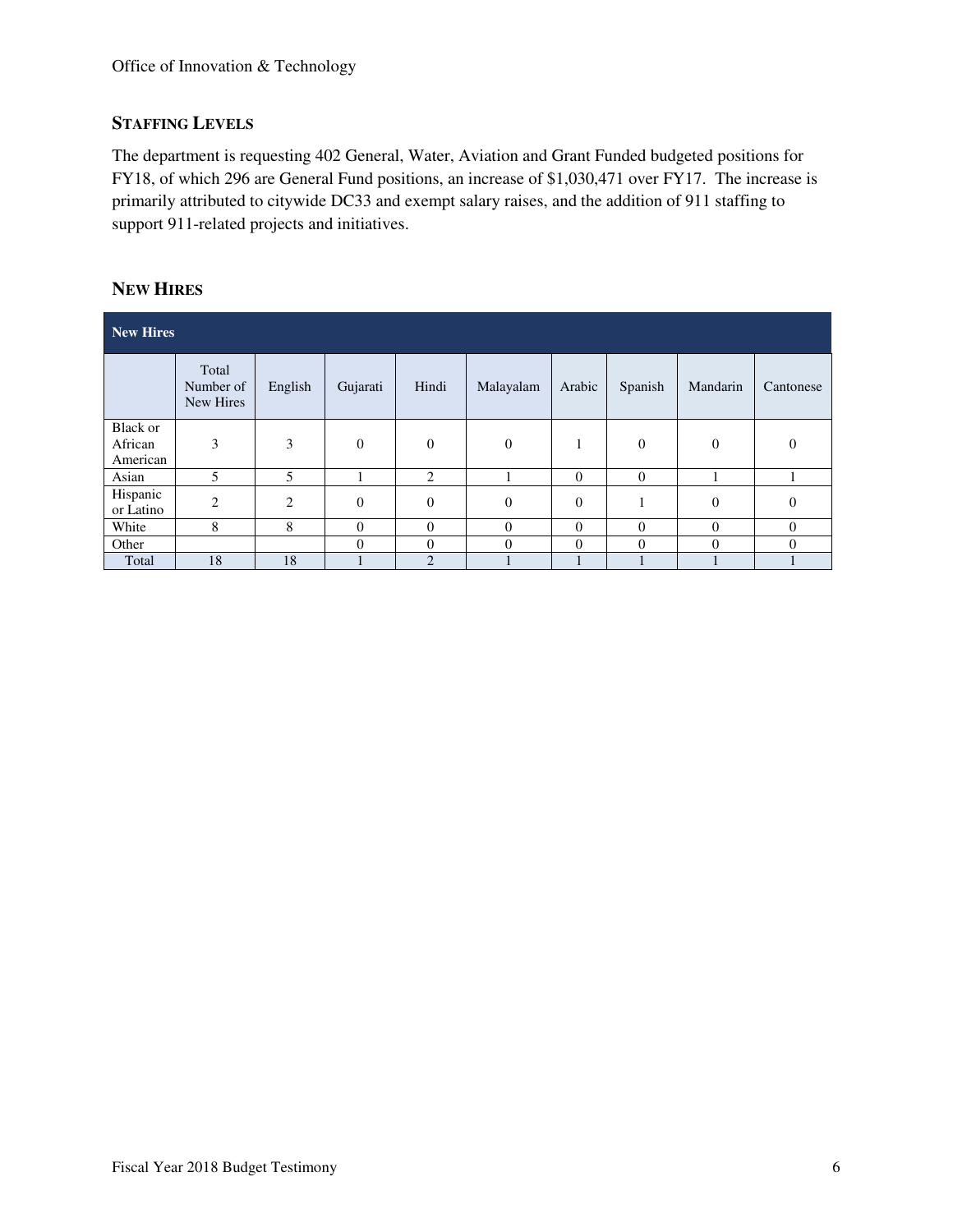## **PERFORMANCE, CHALLENGES, AND INITIATIVES**

| <b>FY18</b> Performance Measures                                   |             |            |             |             |  |
|--------------------------------------------------------------------|-------------|------------|-------------|-------------|--|
| Measure                                                            | <b>FY16</b> | FY17       | <b>FY17</b> | <b>FY18</b> |  |
|                                                                    | Actual      | <b>YTD</b> | Estimate    | Target      |  |
| Gartner IT Organization Maturity scores *                          |             |            |             |             |  |
| Application Organization                                           | 2.2         | N/A        | 2.5         | 2.7         |  |
| <b>Business Intelligence and Performance Management</b>            | 2.6         | N/A        | 2.9         | 3.2         |  |
| <b>Business Process</b>                                            | 2.8         | N/A        | 3.1         | 3.3         |  |
| Enterprise Architecture                                            | 2.7         | N/A        | 3           | 3.2         |  |
| Infrastructure and Operations                                      | 2.2         | N/A        | 2.5         | 2.7         |  |
| Vendor Management                                                  | 2.4         | N/A        | 2.7         | 3.0         |  |
| <b>Information Security and Compliance</b>                         | 2.8         | N/A        | 3.1         | 3.3         |  |
| Availability **                                                    | 99.70%      | 99.66%     | 99.70%      | 99.90%      |  |
| 9-1-1 Availability                                                 | 99.92%      | 99.97%     | 99.90%      | 99.90%      |  |
| Volume of Service Requests ***                                     | 66,860      | 32,472     | 66,860      | N/A         |  |
| Percent of customer issues closed within service level for time to | 70%         | 88%        | 85%         | 85%         |  |
| resolve (% obtained from survey results) ****                      |             |            |             |             |  |
| Percent of customers satisfied with services provided ****         | $92\%$      | $92\%$     | 93%         | 90%         |  |
| Percent of modernization projects on track                         | 88%         | 75%        | 88%         | 90%         |  |

*\* This methodology enables IT organizations to evaluate their organizational maturity and benchmark themselves against other organizations. This is tabulated on an annual basis.* 

*\*\* Overall availability of Wide Area Network (WAN) and Internet, Website, Platform, and Applications. Current ability only allows OIT to measure availability of WAN and Internet and is computed as the average availability for Transparent LAN Service, T1s, and Internet.* 

*\*\*\* The volume of service requests is a workload measure. No FY18 target available.* 

*\*\*\*\* OIT expects a slight drop in satisfaction of support services as staff and users adjust to a newly consolidated system.*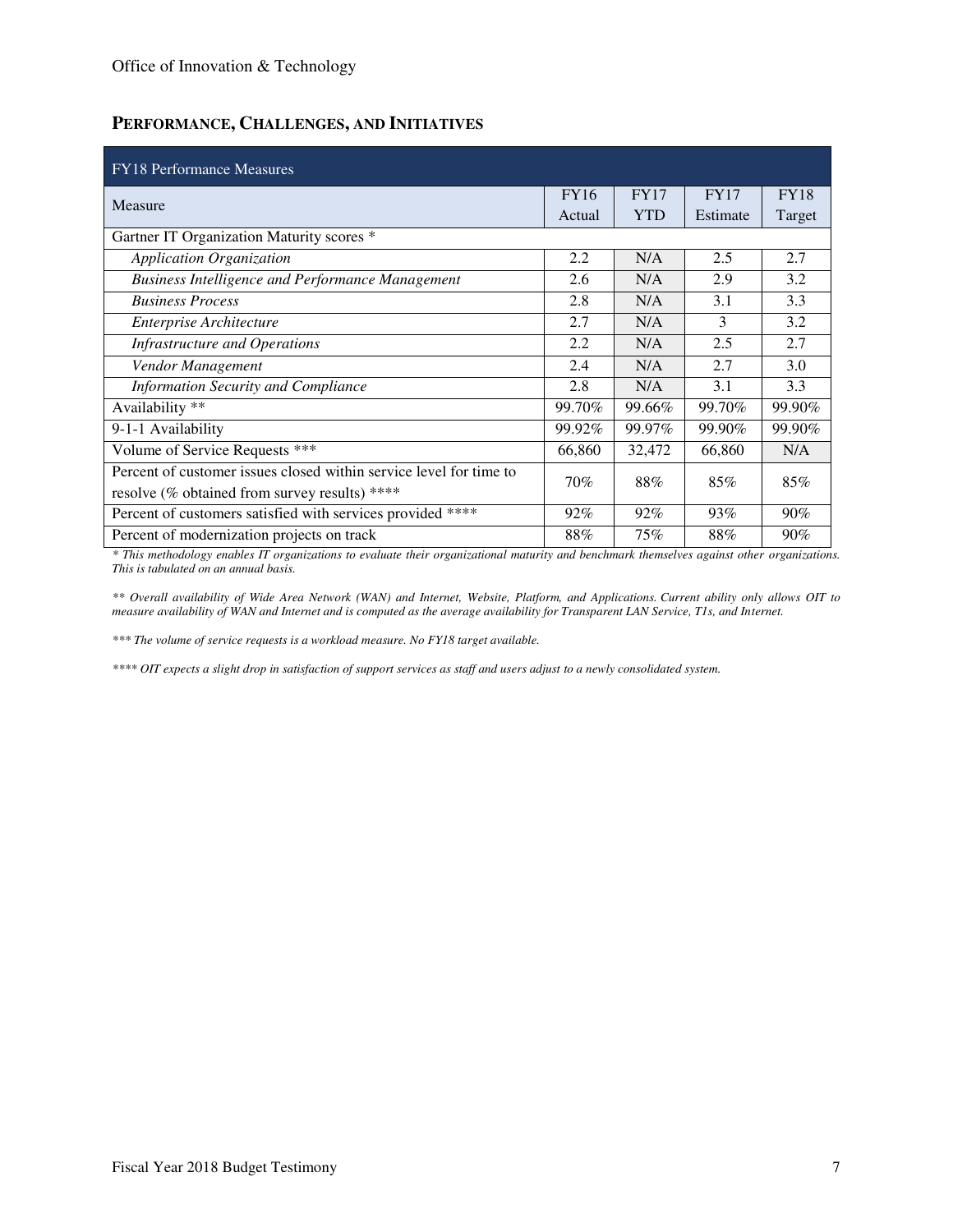## **CONTRACTING EXPERIENCE**

|                       | <b>M/W/DSBE Participation on Large Professional Services Contracts</b> |                                           |                          |                                  |                 |                                                 |                                          |                                         |                                                   |                                                                                                      |                                            |  |  |
|-----------------------|------------------------------------------------------------------------|-------------------------------------------|--------------------------|----------------------------------|-----------------|-------------------------------------------------|------------------------------------------|-----------------------------------------|---------------------------------------------------|------------------------------------------------------------------------------------------------------|--------------------------------------------|--|--|
|                       | Top Five Largest Contracts, FY17                                       |                                           |                          |                                  |                 |                                                 |                                          |                                         |                                                   |                                                                                                      |                                            |  |  |
| <b>Vendor Name</b>    | Service<br>Provided                                                    | <b>Dollar</b><br>Amount<br>of<br>Contract | <b>RFP</b> Issue<br>Date | Contract<br><b>Start</b><br>Date | Ranges in RFP   | $%$ of<br>M/W/DSBE<br>Participation<br>Achieved | \$ Value of<br>M/W/DSBE<br>Participation | Total %<br>Participation<br>- All DSBEs | Total \$<br>Value<br>Participation<br>- All DSBEs | Local<br>Business?<br><i>(principal</i><br>place of<br>business<br>located<br>within City<br>limits) | Waiver for<br>Living<br>Wage<br>Compliance |  |  |
|                       | <b>IT Staff</b><br>Augmentation                                        | \$2,000,000                               |                          |                                  | MBE: 20% - 35%  | 66.15%                                          | \$1,323,000                              |                                         |                                                   |                                                                                                      |                                            |  |  |
| Unitary               |                                                                        |                                           | 3/25/2015                | 11/1/2016                        | WBE: 20% - 35%  | 12.31%                                          | \$246,250                                | 57%                                     | \$1,148,009                                       | 1 out of<br>24                                                                                       | N <sub>o</sub>                             |  |  |
|                       |                                                                        |                                           |                          |                                  | DSBE: 0%        | $0\%$                                           | $0\%$                                    |                                         |                                                   |                                                                                                      |                                            |  |  |
|                       | PPD Message<br>Switch                                                  | \$1,938,353                               |                          | 6/30/2016                        | MBE: 10% - 15%  | 5.57%                                           | \$107,947                                | 8%                                      |                                                   |                                                                                                      |                                            |  |  |
| Unisys<br>Corporation |                                                                        |                                           | 12/31/2014               |                                  | WBE: 10% - 15%  | 2.63%                                           | \$50,904                                 |                                         | \$155,068                                         | N <sub>o</sub>                                                                                       | N <sub>o</sub>                             |  |  |
|                       | Replacement                                                            |                                           |                          |                                  | $DSBE: 0\%$     | $0\%$                                           | $0\%$                                    |                                         |                                                   |                                                                                                      |                                            |  |  |
|                       |                                                                        |                                           |                          | 4/1/2016                         | MBE: 20% - 25%  | 14.74%                                          | \$235,792                                |                                         |                                                   |                                                                                                      | N <sub>o</sub>                             |  |  |
| Computronix,<br>Inc.  | L&I eCLIPSE<br>Project                                                 | \$1,599,673                               | 7/4/2012                 |                                  | WBE: 20% - 25%  | 4.73%                                           | \$75,665                                 | 19%                                     | \$311,456                                         | N <sub>o</sub>                                                                                       |                                            |  |  |
|                       |                                                                        |                                           |                          |                                  | DSBE: $0\%$     | $0\%$                                           | $0\%$                                    |                                         |                                                   |                                                                                                      |                                            |  |  |
| Mission               | 911                                                                    |                                           |                          |                                  | MBE: 15% - 20%  | $0\%$                                           | $0\%$                                    |                                         |                                                   |                                                                                                      |                                            |  |  |
| Critical              | Management                                                             | \$1,250,000                               | 9/26/2016                | 4/1/2017                         | WBE: 5% - 10%   | 15.20%                                          | \$190,000                                | 15%                                     | \$190,000                                         | N <sub>o</sub>                                                                                       | N <sub>o</sub>                             |  |  |
| Partners              | and<br>Consulting                                                      |                                           |                          |                                  | <b>DSBE: 0%</b> | $0\%$                                           | $0\%$                                    |                                         |                                                   |                                                                                                      |                                            |  |  |
| Revenue               | Implement                                                              |                                           |                          |                                  | MBE: 15% - 20%  | $0\%$                                           | $0\%$                                    |                                         |                                                   |                                                                                                      | N <sub>0</sub>                             |  |  |
| Solutions,<br>Inc.    | Tax                                                                    | \$1,108,317                               | 5/24/2013                | 2/2/2017                         | WBE: 15% - 20%  | 8.29%                                           | \$91,864                                 | 8%                                      | \$91,864                                          | N <sub>0</sub>                                                                                       |                                            |  |  |
|                       | Delinquency<br>Data System                                             |                                           |                          |                                  | <b>DSBE: 0%</b> | $0\%$                                           | $0\%$                                    |                                         |                                                   |                                                                                                      |                                            |  |  |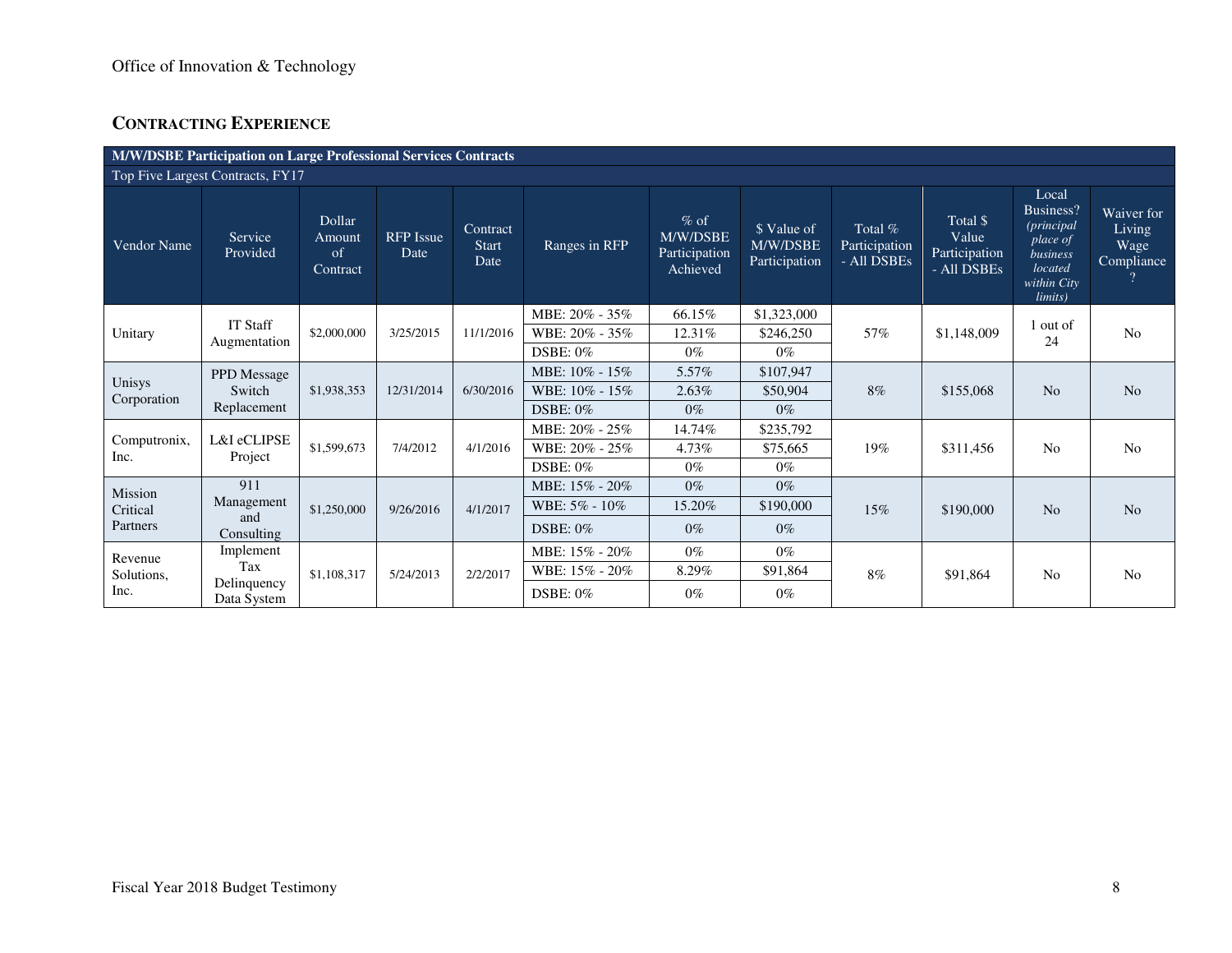# **EMPLOYEE DATA**

|                      | <b>Staff Demographics (as of December 2016)</b> |                          |                        |                              |                             |  |  |  |  |
|----------------------|-------------------------------------------------|--------------------------|------------------------|------------------------------|-----------------------------|--|--|--|--|
|                      | <b>Full-Time Staff</b>                          |                          | <b>Executive Staff</b> |                              |                             |  |  |  |  |
|                      | Male                                            | Female                   |                        | Male                         | Female                      |  |  |  |  |
|                      | African-                                        | African-                 |                        | African-                     | African-                    |  |  |  |  |
|                      | American                                        | American                 |                        | American                     | American                    |  |  |  |  |
| Total                | 86                                              | 61                       | Total                  | $\mathbf{0}$                 | $\overline{2}$              |  |  |  |  |
| % of Total           | 24%                                             | 17%                      | % of Total             | $0\%$                        | 25%                         |  |  |  |  |
| Average Salary       | \$61,548                                        | \$65,591                 | Average Salary         |                              | \$116,415                   |  |  |  |  |
| <b>Median Salary</b> | \$55,000                                        | \$60,000                 | Median Salary          |                              | \$116,415                   |  |  |  |  |
|                      | White                                           | White                    |                        | White                        | White                       |  |  |  |  |
| <b>Total</b>         | 104                                             | 38                       | Total                  | 5                            | 1                           |  |  |  |  |
| % of Total           | 29%                                             | 11%                      | % of Total             | 63%                          | 13%                         |  |  |  |  |
| Average Salary       | \$78,922                                        | \$70,878                 | Average Salary         | \$147,258                    | \$124,200                   |  |  |  |  |
| Median Salary        | \$77,910                                        | \$70,000                 | Median Salary          | \$142,830                    | \$124,200                   |  |  |  |  |
|                      | Hispanic                                        | Hispanic                 |                        | Hispanic                     | Hispanic                    |  |  |  |  |
| Total                | 12                                              | $\overline{0}$           | Total                  | $\theta$                     | $\Omega$                    |  |  |  |  |
| % of Total           | 3%                                              | $0\%$                    | % of Total             | $0\%$                        | $0\%$                       |  |  |  |  |
| Average Salary       | \$62,128                                        | $\overline{\phantom{a}}$ | Average Salary         | $\qquad \qquad \Box$         | $\qquad \qquad \Box$        |  |  |  |  |
| Median Salary        | \$64,025                                        | $\overline{a}$           | <b>Median Salary</b>   |                              | $\qquad \qquad \Box$        |  |  |  |  |
|                      | Asian                                           | Asian                    |                        | Asian                        | Asian                       |  |  |  |  |
| Total                | 23                                              | 23                       | Total                  | $\theta$                     | $\overline{0}$              |  |  |  |  |
| % of Total           | $6\%$                                           | $6\%$                    | % of Total             | $0\%$                        | $0\%$                       |  |  |  |  |
| Average Salary       | \$66,942                                        | \$74,439                 | Average Salary         | $\overline{\phantom{m}}$     | $\overline{a}$              |  |  |  |  |
| <b>Median Salary</b> | \$69,526                                        | \$77,338                 | <b>Median Salary</b>   |                              |                             |  |  |  |  |
|                      | Other                                           | Other                    |                        | Other                        | Other                       |  |  |  |  |
| Total                | 5                                               | 5                        | Total                  | $\overline{0}$               | $\overline{0}$              |  |  |  |  |
| % of Total           | $1\%$                                           | $1\%$                    | % of Total             | $0\%$                        | $0\%$                       |  |  |  |  |
| Average Salary       | \$69,011                                        | \$73,678                 | Average Salary         | $\overline{a}$               | $\qquad \qquad -$           |  |  |  |  |
| <b>Median Salary</b> | \$74,742                                        | \$74,742                 | Median Salary          | $\overline{a}$               | $\overline{a}$              |  |  |  |  |
|                      | Bilingual                                       | Bilingual                |                        | <b>Bilingual</b>             | Bilingual                   |  |  |  |  |
| Total                | 25                                              | 18                       | Total                  | $\boldsymbol{0}$             | $\boldsymbol{0}$            |  |  |  |  |
| % of Total           | 7%                                              | $5\%$                    | % of Total             | $0\%$                        | $0\%$                       |  |  |  |  |
| Average Salary       | \$68,357                                        | \$69,509                 | Average Salary         | $\qquad \qquad \blacksquare$ | $\qquad \qquad -$           |  |  |  |  |
| <b>Median Salary</b> | \$69,726                                        | \$74,669                 | Median Salary          |                              |                             |  |  |  |  |
|                      | Male                                            | Female                   |                        | Male                         | Female                      |  |  |  |  |
| Total                | 230<br>127                                      |                          | Total                  | 5                            | $\ensuremath{\mathfrak{Z}}$ |  |  |  |  |
| % of Total           | 64%                                             | 36%                      | % of Total             | 63%                          | 38%                         |  |  |  |  |
| Average Salary       | \$70,639                                        | \$69,877                 | Average Salary         | \$147,258                    | \$119,010                   |  |  |  |  |
| <b>Median Salary</b> | \$69,726                                        | \$67,275                 | Median Salary          | \$142,830                    | \$124,200                   |  |  |  |  |